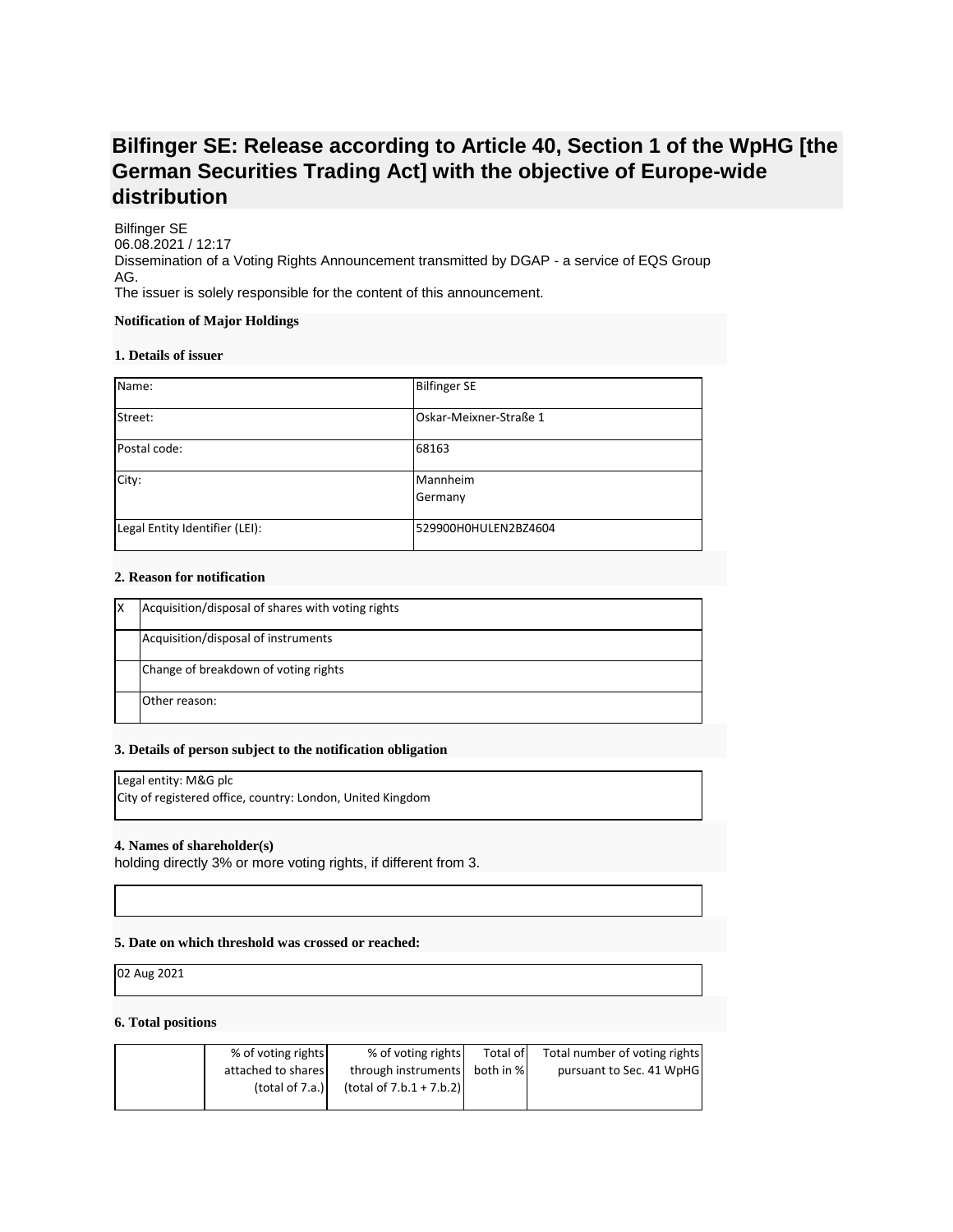|                          |       |        | $(7.a. +$<br>7.b.) |          |
|--------------------------|-------|--------|--------------------|----------|
| <b>New</b>               | 5.61% | 0.00%  | 5.61%              | 44209042 |
| Previous<br>notification | 4.76% | 0.84 % | 5.60%              |          |

## **7. Details on total positions**

## **a. Voting rights attached to shares (Sec. 33, 34 WpHG)**

| <b>ISIN</b>  | Absolute                 |                            | In%                      |                            |
|--------------|--------------------------|----------------------------|--------------------------|----------------------------|
|              | Direct<br>(Sec. 33 WpHG) | Indirect<br>(Sec. 34 WpHG) | Direct<br>(Sec. 33 WpHG) | Indirect<br>(Sec. 34 WpHG) |
| DE0005909006 |                          | 2479151                    | 0.00%                    | 5.61%                      |
| <b>Total</b> | 2479151                  |                            | 5.61%                    |                            |

## **b.1. Instruments according to Sec. 38 (1) no. 1 WpHG**

| Type of    | <b>Expiration or maturity</b> | Exercise or conversion |          | Voting rights Voting rights in |
|------------|-------------------------------|------------------------|----------|--------------------------------|
| instrument | date                          | period                 | absolute | %                              |
|            |                               |                        |          |                                |
|            |                               |                        |          | 0.00%                          |
|            |                               |                        |          |                                |
|            |                               | Total                  |          | 0.00 %                         |
|            |                               |                        |          |                                |

## **b.2. Instruments according to Sec. 38 (1) no. 2 WpHG**

| Type of    | <b>Expiration or</b> | <b>Exercise or</b> | Cash or physical | Voting rights | Voting      |
|------------|----------------------|--------------------|------------------|---------------|-------------|
| instrument | maturity date        | conversion period  | settlement       | absolute      | rights in % |
|            |                      |                    |                  |               |             |
|            |                      |                    |                  |               | 0.00%       |
|            |                      |                    |                  |               |             |
|            |                      |                    | Total            |               | 0.00%       |
|            |                      |                    |                  |               |             |

#### **8. Information in relation to the person subject to the notification obligation**

Person subject to the notification obligation is not controlled nor does it control any other undertaking(s) that directly or indirectly hold(s) an interest in the (underlying) issuer (1.).

 $\overline{X}$  Full chain of controlled undertakings starting with the ultimate controlling natural person or legal entity:

| Name                                                         | % of voting rights (if | % of voting rights through   Total of both (if at |                   |
|--------------------------------------------------------------|------------------------|---------------------------------------------------|-------------------|
|                                                              | at least 3% or more)   | instruments (if at least 5% or                    | least 5% or more) |
|                                                              |                        | more)                                             |                   |
| M&G plc                                                      | $\frac{9}{6}$          | %                                                 | %                 |
| M&G Group Regulated Entity<br><b>Holding Company Limited</b> | %                      | %                                                 | %                 |
| The Prudential Assurance<br>Company Limited                  | 4.58%                  | %                                                 | %                 |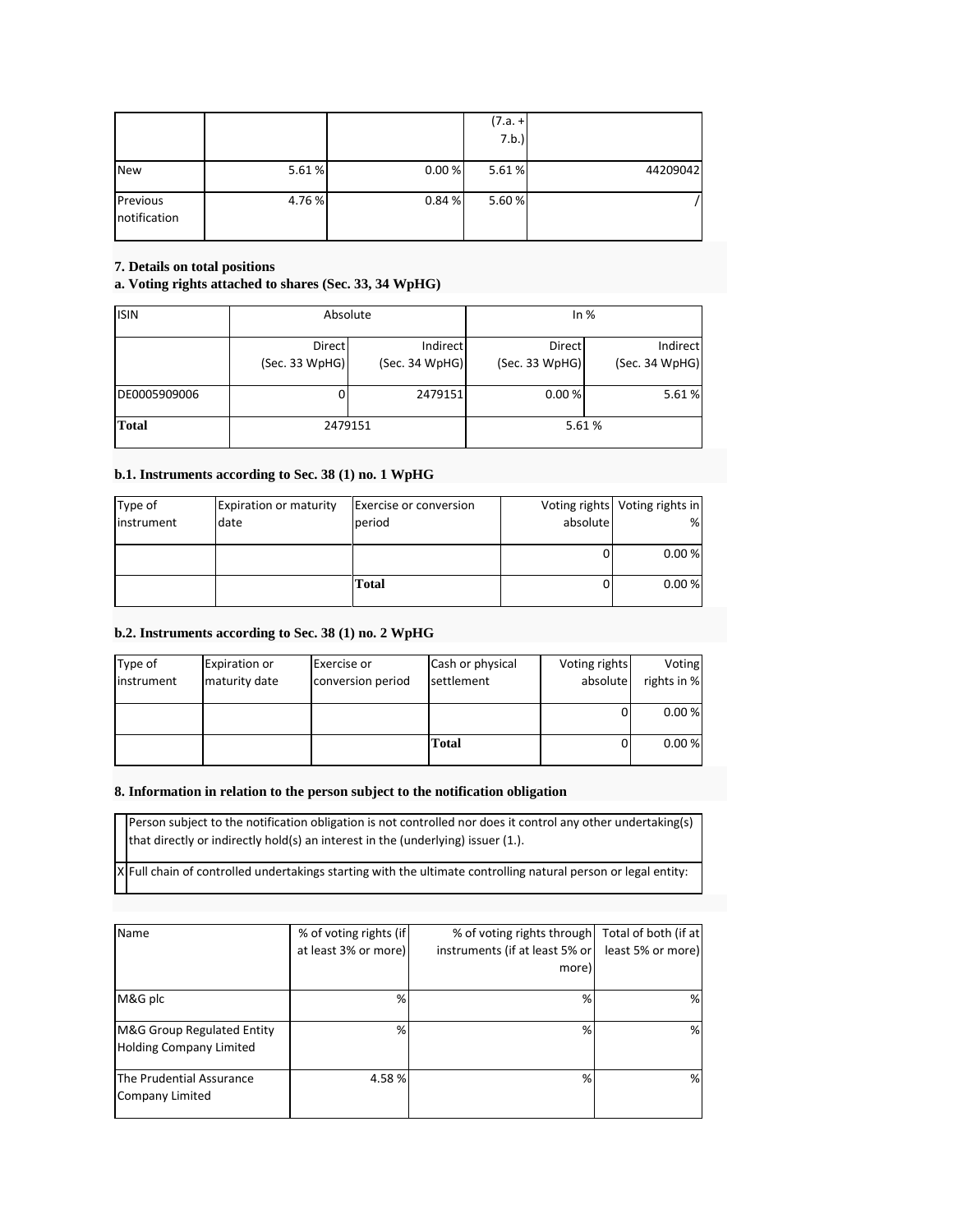| <b>Prudential Pensions Limited</b>                    | %     | % | %     |
|-------------------------------------------------------|-------|---|-------|
|                                                       | %     | % | %     |
| M&G plc                                               | %     | % | %     |
| M&G Group Regulated Entity<br>Holding Company Limited | %     | % | %     |
| M&G Group Limited                                     | %     | % | %     |
| M&G FA Limited                                        | %     | % | %     |
| M&G Investment Management<br>Limited                  | 5.61% | % | 5.61% |
|                                                       | %     | % | %     |
| M&G plc                                               | %     | % | %     |
| M&G Group Regulated Entity<br>Holding Company Limited | %     | % | %     |
| M&G Group Limited                                     | %     | % | %     |
| M&G FA Limited                                        | %     | % | %     |
| M&G Luxembourg S.A.                                   | 5.18% | % | 5.18% |

## **9. In case of proxy voting according to Sec. 34 para. 3 WpHG**

(only in case of attribution of voting rights in accordance with Sec. 34 para. 1 sent. 1 No. 6 WpHG)

Date of general meeting:

Holding total positions after general meeting (6.) after annual general meeting:

| Proportion of voting rights | Proportion of instruments | Total of both |
|-----------------------------|---------------------------|---------------|
| %                           | %                         | %             |

**10. Other explanatory remarks:**

Date

05 Aug 2021

06.08.2021 The DGAP Distribution Services include Regulatory Announcements, Financial/Corporate News and Press Releases. Archive at www.dgap.de

Language: English